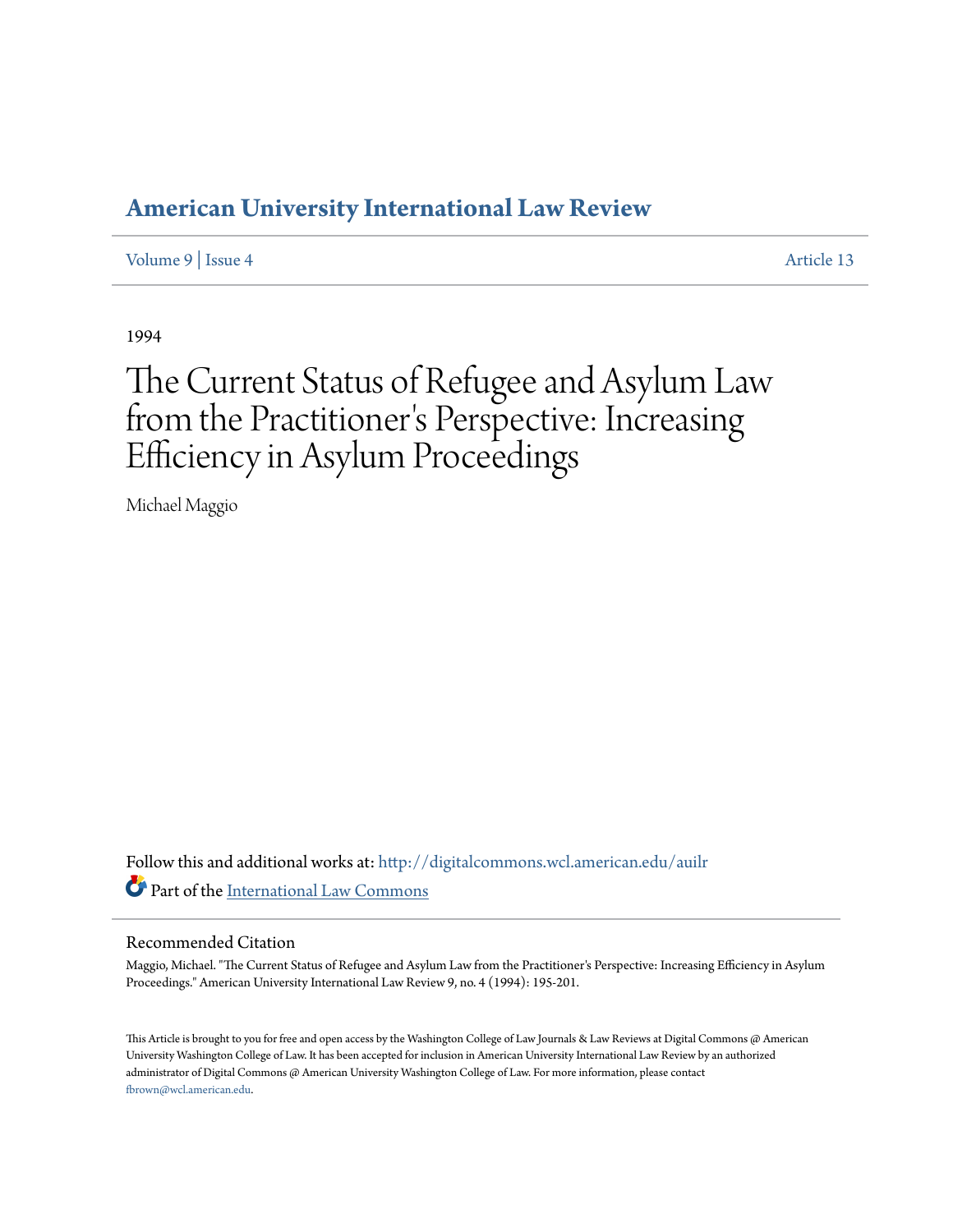## THE CURRENT STATUS OF REFUGEE AND ASYLUM LAW FROM THE PRACTITIONER'S PERSPECTIVE: INCREASING EFFICIENCY IN ASYLUM PROCEEDINGS

## Michael Maggio<sup>\*</sup>

Congress and the Immigration and Naturalization Service (INS) are grappling with statutory and regulatory responses to the perceived "flood" of "frivolous" asylum seekers. The concerns of Congress and the INS, as well as the public's perception that America is being overwhelmed by "phony" asylum seekers, have been reflected throughout this conference. There have been frequent references to those aliens who apply for asylum merely to obtain employment authorization and to others who insist before the Immigration Courts that they are entitled to asylum even though it is evident they fear nothing, except perhaps "the dark." These "phony" asylum seekers are responsible for the horrible backlog in asylum adjudications, according to politicians who blame aliens for almost all problems except California's earthquakes and fires, and according to the mainstream press, which now writes about "the plight of the INS" rather than that of the plight of refugees. There is a perception that greedy lawyers aid and abet these alleged culprits. Congress and the INS insist that new laws to curtail the rights of asylum seekers are necessary to end the backlog in asylum adjudications.

Although some aliens and attorneys twist and misuse U.S. asylum laws and procedures, historically and presently the asylum adjudications process victimizes the refugees, not vice versa. Moreover, there are readily available means for increasing efficiency in asylum proceedings which do not require the new legislation or regulations Congress and the INS are rushing to put into place.

**<sup>\*</sup>** Michael Maggio practices immigration law with Maggio and Kattar in Washington, D.C. He also is adjunct professor of immigration law at The Washington College of Law.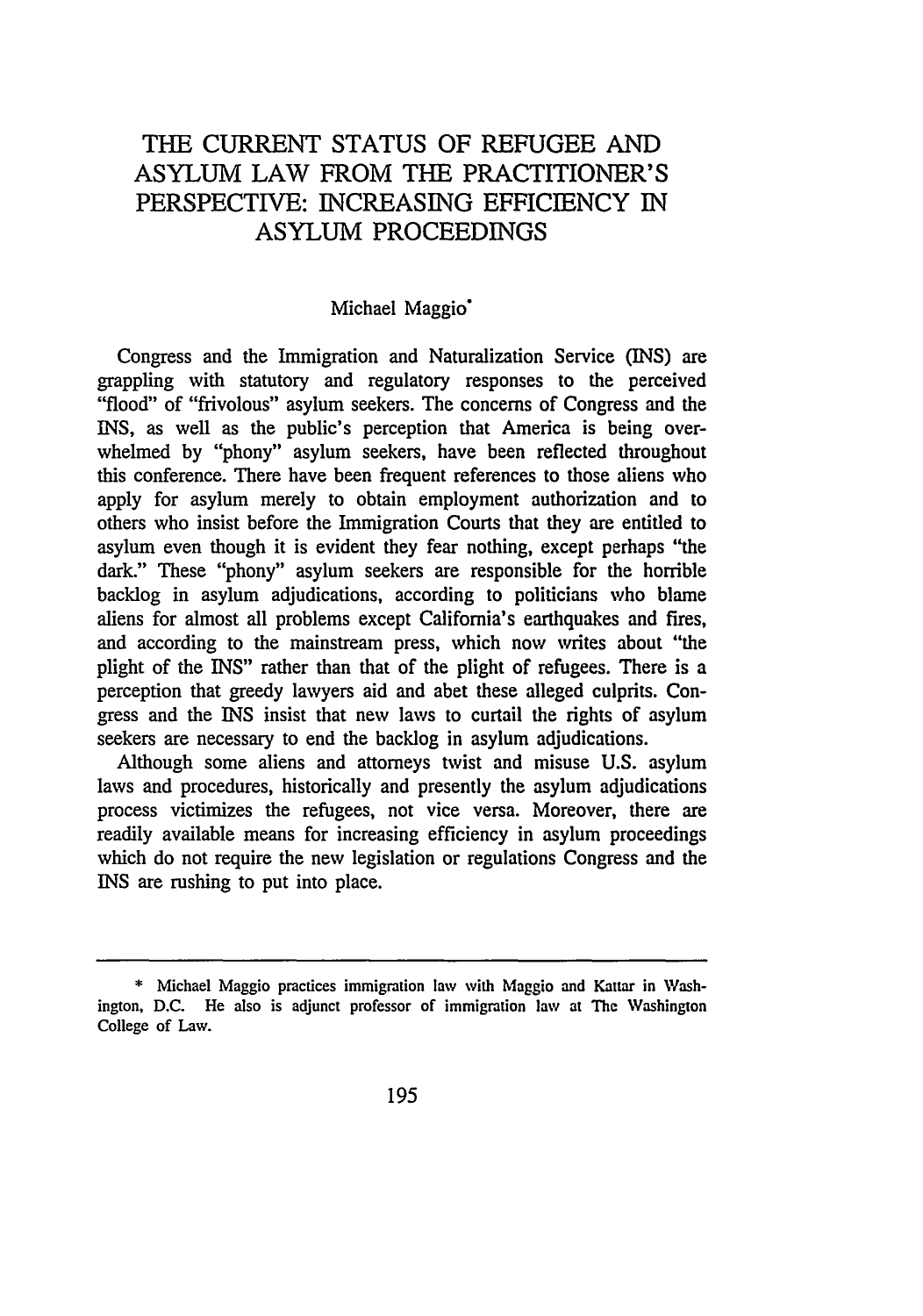#### *AM. U. J. INT'L L. & POL'Y*

Those attorneys practicing immigration law since the enactment of the Refugee Act of 1980 witnessed dramatic improvements in the INS Asylum Corps and in asylum adjudications. I recall in 1981 being asked by an INS Asylum Officer who was aware of my interest in Central America whether "we support the guerrillas in Nicaragua or do we support the guerrillas in El Salvador?" Perplexed, I asked "Who do you mean by 'we'?" to which the INS officer responded "Well, the American Government, which side are we on down there?" On another occasion, an INS Asylum Officer informed a Somali asylum applicant that his story seemed questionable based upon what she knew about Somalia "from my good friend the Charg6 at the Somali Embassy." Clearly, those sorry days are over. Today, most negative asylum decisions reflect at least some knowledge of the country in question and involve a certain amount of professionalism. Unfortunately, from the perspective of many immigration law practitioners, the INS does not yet fully understand the most fundamental aspect of asylum law - the burden of proof an asylum applicant must satisfy to be granted asylum - and this is the source of not only many injustices but indeed much of the backlog in asylum cases at the INS too.

Let us remember that for seven long years the INS and the Immigration Courts erroneously held that asylum applicants must establish "a clear probability of persecution." Under this rejected standard, an asylum applicant was required to prove that it was more likely than not that he or she would undergo persecutions to establish the "well-founded fear of persecution" which the statute requires for granting asylum. In *INS* v. *Cardoza-Fonseca,'* the Supreme Court instructed the INS and the Immigration Courts in 1987 that asylum applicants need only introduce enough evidence to show that "persecution is a reasonable possibility."<sup>2</sup> *Cardoza-Fonseca* demonstrates the dramatic lowering of the burden of proof to qualify for asylum. Under the former "clear probability" of persecution standard, an asylum applicant had to show that at least a fifty percent chance of persecution existed. The *Cardoza-Fonseca* Court suggested, however, that even a ten percent chance that the feared event might occur could make the fear well-founded.<sup>3</sup>

When listening to cries about frivolous and fraudulent asylum seekers victimizing the INS, remember too that many thousands of asylum applicants were denied asylum and deported to face persecution because

**<sup>1.</sup>** 480 U.S. 421 (1987).

*<sup>2.</sup> Id.* at 431.

*<sup>3.</sup> Id.*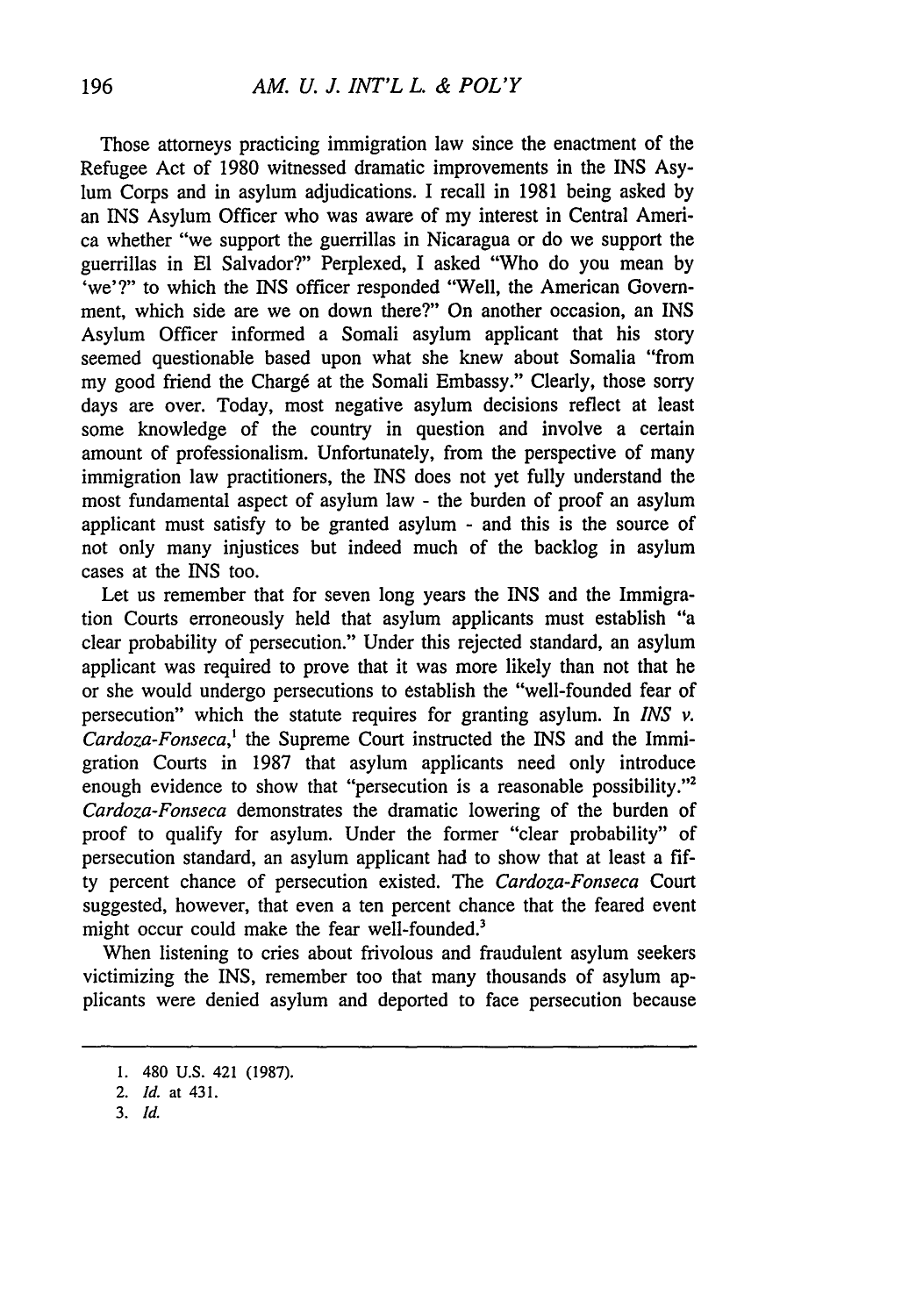the INS and the Immigration Courts applied an unlawful and artificially high burden of proof in asylum proceedings from 1980 until the *Cardoza-Fonseca* decision in 1987. Now, seven years later, there remains an institutional resistance within the INS to the application of *Cardoza-Fonseca's* mandate that an asylum applicant need only present enough evidence to show that persecution is a reasonable possibility.<sup>4</sup> The INS has yet to explain adequately to its Asylum Corps the difference between the burdens of proof of a "clear probability" and a "reasonable possibility" of persecution creating a backlog in asylum cases and new injustices. Similarly, the Asylum Corps has difficulty in following the case law<sup>5</sup> and regulations<sup>6</sup> which instruct that uncorroborated testimony by the applicant may be sufficient to meet the burden of proof for asylum because it may be the best evidence available.

The INS could alleviate a discernible portion of its asylum backlog if the INS Asylum Corps understood and applied the law properly. After all, it takes much more time and effort to deny an asylum application than to grant one. Under the current regulations, the INS first notifies the asylum applicants of its intent to deny their application for asylum. It then allow the asylum applicants the opportunity to submit rebuttal evidence. In probably ninety-five percent of such cases, the asylum application is denied by the INS despite the rebuttal evidence. Then, the INS must prepare an Order to Show Cause placing the asylum applicant in deportation proceedings where he or she has an opportunity to renew his or her asylum application. Experience teaches that the INS denies asylum to many persons with excellent asylum claims only to have an Immigration Judge grant them asylum many months and many dollars later. More asylum grants by the INS would be consistent with case law, the agency's own regulations, and reality. Also, it would save time and money for all concerned.

The proposed new asylum regulations deserve some comment. Supposedly, these new rules will give us "express" denials, and presumably, "express" grants of asylum as well. Presently, when the INS denies asylum, the mandatory written decision is quite elaborate and sometimes well thought out. INS Trial Attorneys rely heavily, and in many instances exclusively, upon the INS written denials of asylum to prepare their opposition to asylum before the Immigration Judge. The INS should seriously consider what will happen to the asylum backlog it seeks to

*<sup>4.</sup> Id.* at 438-39.

*<sup>5.</sup> Matter of Acosta,* Int. Dec. 2986 (B.I.A. 1985).

**<sup>6.</sup>** 8 C.F.R. §§ 208.13(a), 208.16(b).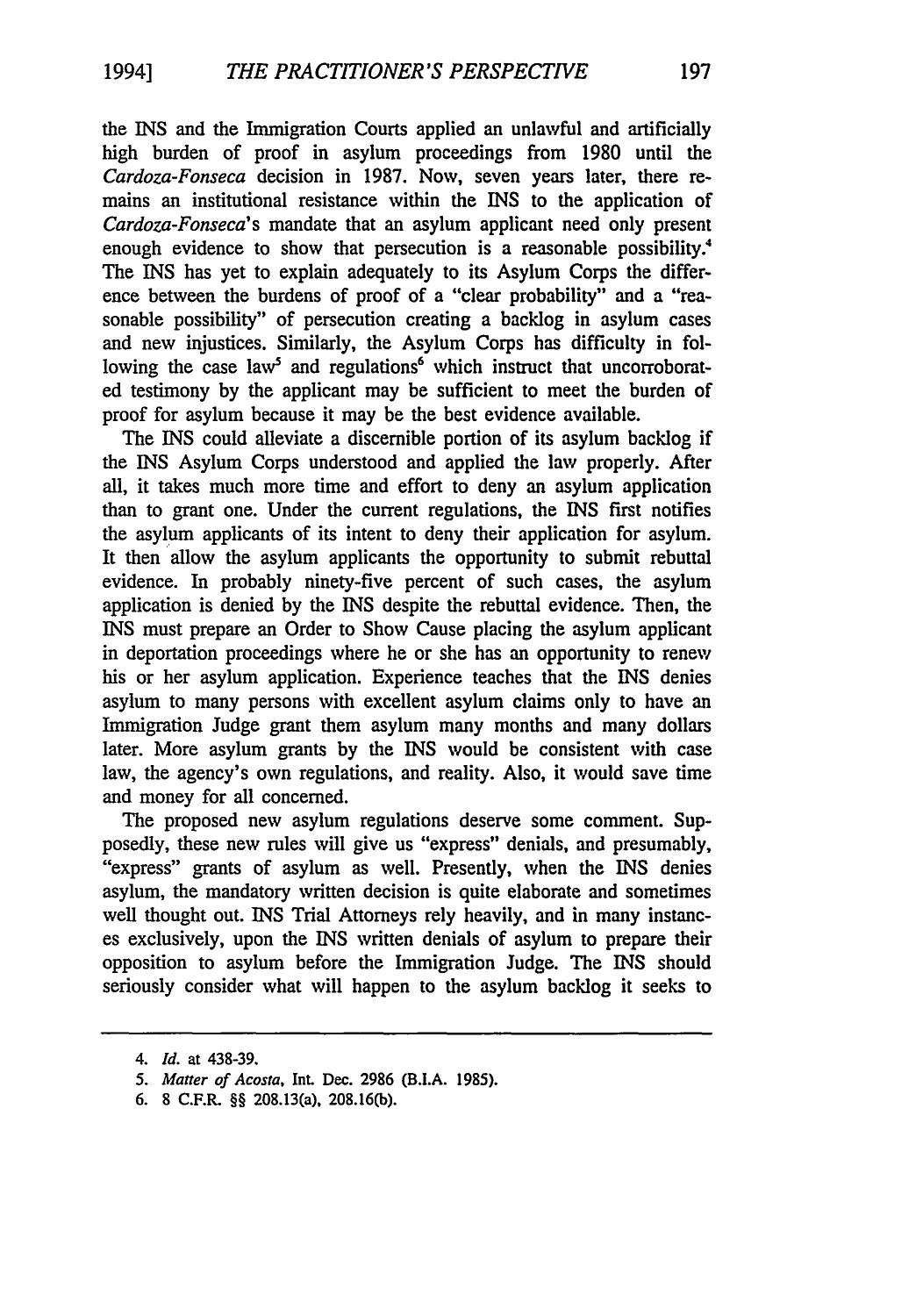eliminate when its overworked Trial Attorneys begin receiving asylum denials with little more than the words "denied" in the file rather than a lengthy written decision explaining why the INS did not grant asylum. If the INS enacts the proposed regulations, many INS Trial Attorneys will be required to actually absorb entire asylum case files before they go to Court to reiterate the INS's opposition to asylum. These INS lawyers are already incredibly overworked, lacking the most basic clerical and paraprofessional support. The proposed rapid asylum denials by the INS without written reasons almost certainly will result in a shift of the asylum backlog from the INS to the Immigration Courts. Unfortunately, while asylum cases languish before the Immigration Courts applicants will be waiting without employment authorization, if the proposed new rules are enacted as drafted. Apparently, the INS seeks to diminish the backlog by forcing asylum applicants to abandon their claims and seek refuge in a country where they can work.

At the moment, due to the overall backlog of all types of cases in the Immigration Courts, persons who do not want to be deported, such as criminal aliens, often can successfully avoid their day in Court. On the other hand, aliens who seek relief from deportation in Immigration Court often cannot get their day in Court for a year or more, if ever. One should note that later this year Immigration Courts will be further clogged by hundreds of thousands of Salvadorans who will enter deportation proceedings upon the expiration of the Salvadoran Deferred Enforced Departure Program. Indeed, without the added burden the proposed asylum regulations will place on the Immigration Courts, the backlog the INS Trial Attorneys and the Courts already face is so severe that deportable persons who actually want to enter deportation proceedings to apply for relief from deportation must, in many INS jurisdictions, submit a written request to the INS District Director before the INS will issue an Order to Show Cause instituting deportation proceedings. In other words, the Immigration Court backlog is already so bad that illegal aliens in many cities, including Washington, D.C., New York, and San Francisco, must beg the INS to place them under deportation proceedings. New regulations which will shift the INS asylum backlog to the Immigration Courts will exacerbate this problem.

These realities make it incumbent upon the new INS General Counsel, Alex Aleinikoff, and the American Immigration Lawyers Association, to identify cost efficient ways to substantially increase efficiency in Immigration Judge proceedings without curtailing the rights of asylum seekers. A partial solution rests in a fundamental shift in attitude by attorneys, both INS and private, who practice in Immigration Court. As is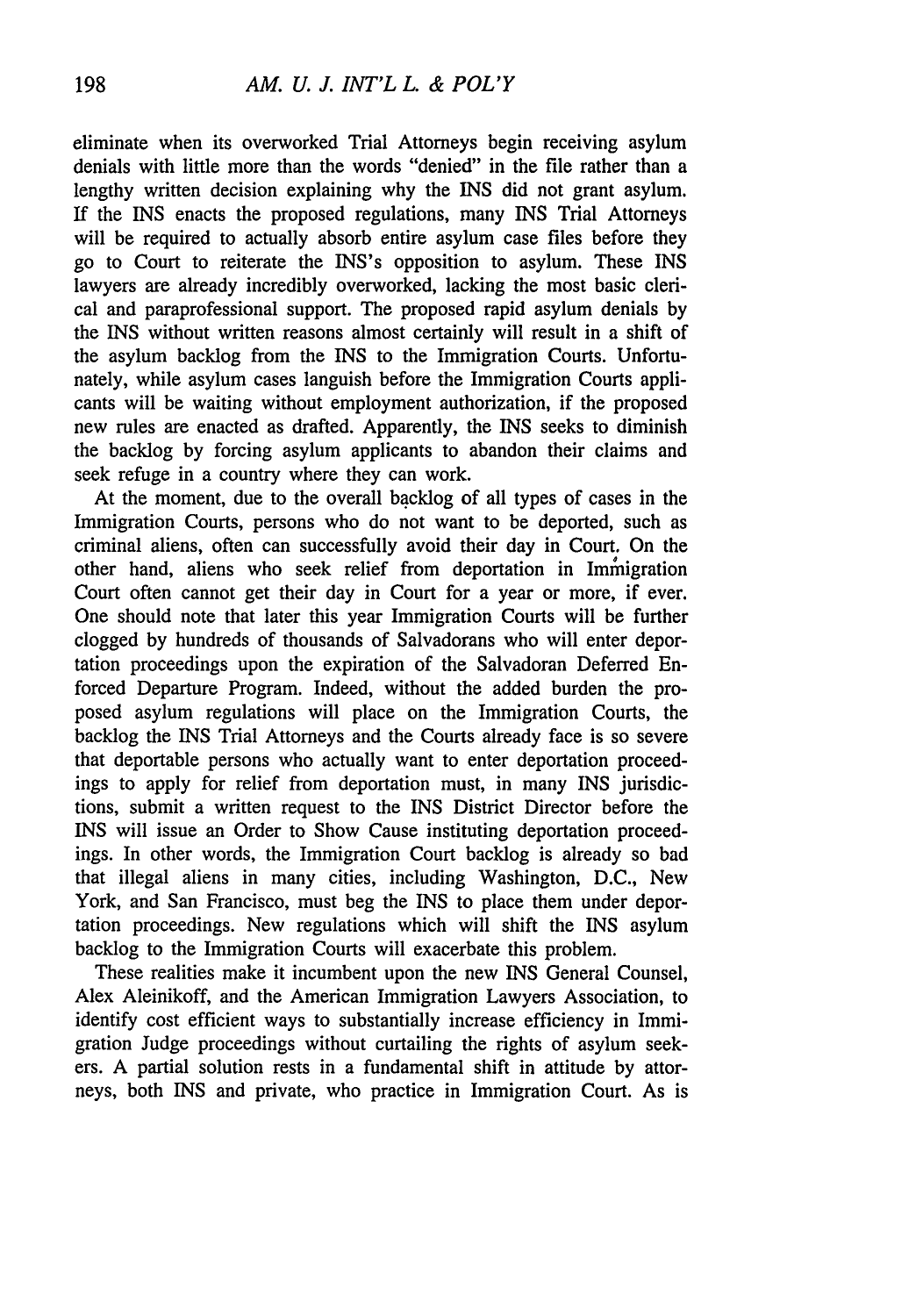often the case when attempting to change bad attitudes, it may be necessary to couple compulsion with friendly persuasion if INS and private attorneys are to practice asylum law in a more efficient and professional manner. For starters, the INS General Counsel should educate the INS trial attorneys that it is wrong headed and self-destructive to treat every alien in Immigration Judge proceedings as if they had worked as a Nazi concentration camp guard. Clearly, the prevailing INS perspective on Immigration Court litigation-"never narrow issues or settle cases"-must change because it substantially contributes to the inefficiency of the Immigration Courts. The INS District Counsels, like United States Attorneys and States Attorneys Generals, should adopt the policy of narrowing issues and settling many cases entirely before trial. It is worth noting that the Baltimore District Office of the INS has long been led by District Counsel who believe in picking battles carefully and disposing of as many issues and cases as possible before trial. Consequently, the INS attorneys in Baltimore are renowned for their preparation and litigation skills. Additionally, although the Baltimore Immigration Court has a backlog, it is less lengthy than elsewhere.

Certainly, there are many private attorneys who contribute to the backlog in asylum adjudications both before the INS and the Immigration Courts. Some private attorneys file asylum applications merely to "buy time" for their clients while others outright engage in the crime of submitting false statements to the Government.<sup>7</sup> Asylum applications by these attorneys tend to be boilerplate embarrassments to the legal profession. For the most part, Immigration Judges let them get away with their often high priced and incompetent work. Although it may seem obvious to the uninitiated, private attorneys who engage in criminal and/or unethical conduct should have their behavior brought to the attention of the United States Attorney and the State Bar which has licensed them to practice law. Unfortunately, this is done by Immigration Judges and INS Attorneys only under the most egregious circumstances in part, possibly, because the principal victim of immigration attorney incompetence is an alien. The behavior of some private lawyers contributes to the backlog in asylum adjudications, and their attitudes and behavior can and must be changed.

Immigration Judges can use an existing regulation to compel attorneys on both sides to narrow issues, settle cases, and present only legally and factually justifiable positions to the Immigration Court. Under 8 C.F.R.

**<sup>7. 18</sup>** U.S.C. § **1001 (1988 &** Supp. **1993).**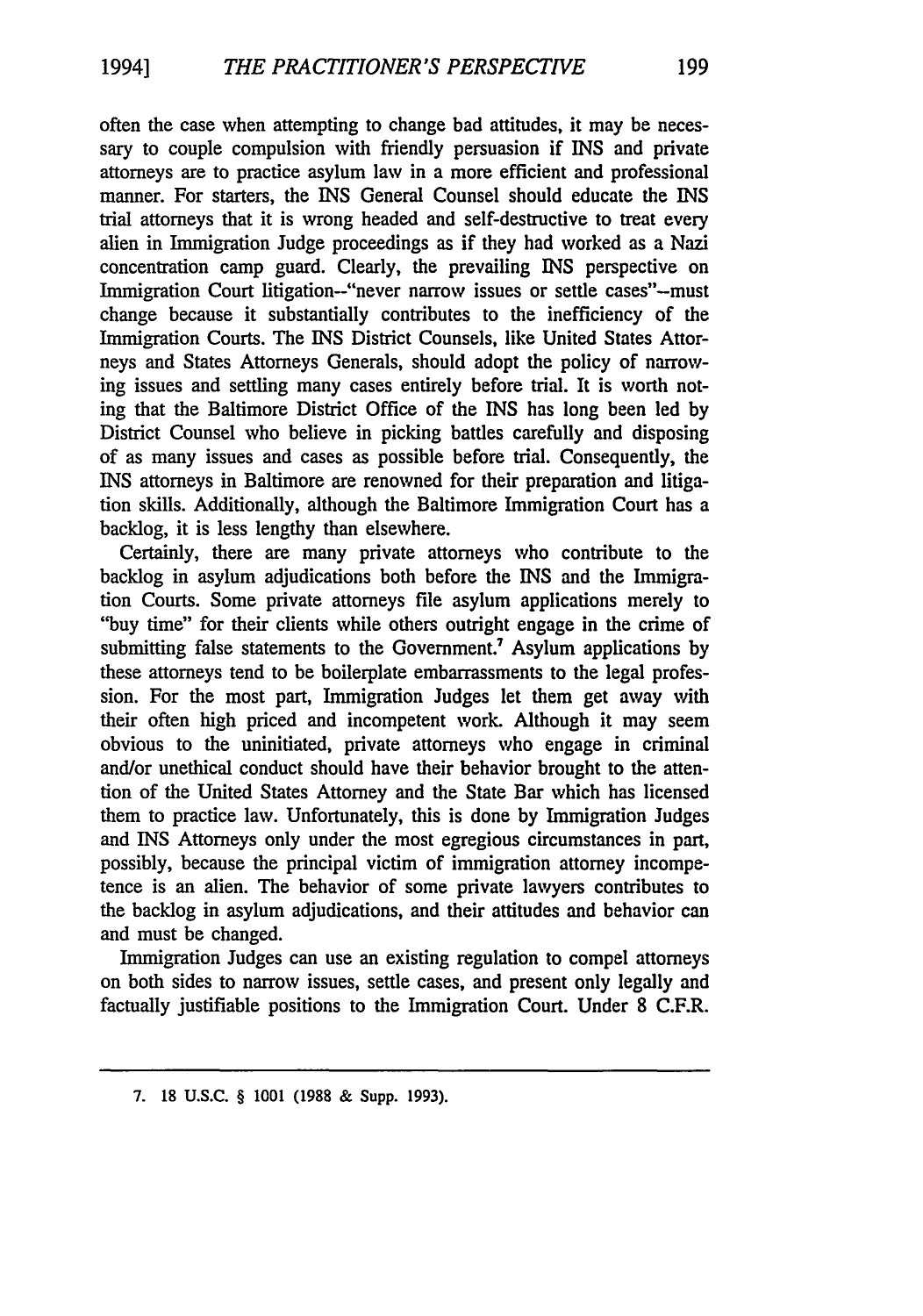§ 3.21(b), a little known and under-utilized rule, Immigration Judges have authority upon motion or *sua sponte* to order a pre-hearing statement from the parties which would include:

facts to which both parties have stipulated, together with a statement that the parties have communicated in good faith, to stipulate to the fullest extent possible; a list of proposed witnesses and what they will establish; a list of exhibits; copies of exhibits to be introduced; any statement of reasons for their introduction; the estimated time required to present the case; and, a statement of unresolved issues involved in the proceedings.'

An order requiring a pre-hearing statement is appropriate either when the INS refuses to narrow issues and discuss settlement or when it appears that a private attorney's asylum application is frivolous. Attorneys, both public and private, will have serious second thoughts about their positions in asylum cases when the Judge enters an order requiring them to take time to prepare a written document justifying their positions. If Immigration Judges would routinely require pre-hearing statements, Judges would find that both parties would narrow issues, settle cases, and that fewer frivolous asylum applications would be submitted. This certainly will increase efficiency in the Immigration Courts.

Candor and the crisis faced by the Immigration Courts make it necessary to propose something unpopular with the private bar. More than two years ago, Congress enacted a regulation authorizing the sanctioning of lawyers, including disbarment and reprimand, for those who engage in "frivolous behavior." 8 C.F.R. § 292.3(a).<sup>10</sup> This is another existing but under-utilized regulatory tool for increasing efficiency in Immigration Judge proceedings. It empowers Immigration Judges to seek "[a]ppropriate disciplinary sanctions ...[including] disbarment, suspension, reprimand, or censor, or such other sanction as deemed appropriate" when any attorney engages in "frivolous behavior" which occurs

[w]hen he or she knows or reasonably should have known that his or her actions lack an arguable basis in law or in fact, or are taken for an improper purpose, such as to cause unnecessary delay. Actions that if taken inappropriately, may be subject to discipline include, but are not limited to, making an argument on any factual or legal question, submitting an application for discretionary relief, or filing a motion, or filing an appeal."

<sup>8. 8</sup> C.F.R. § 3.21(b) (1994).

*<sup>9.</sup> Id.*

**<sup>10.</sup>** 8 C.F.R. § 292.3(a) (1994).

<sup>11. 8</sup> C.F.R. § 292.3(a)(15).